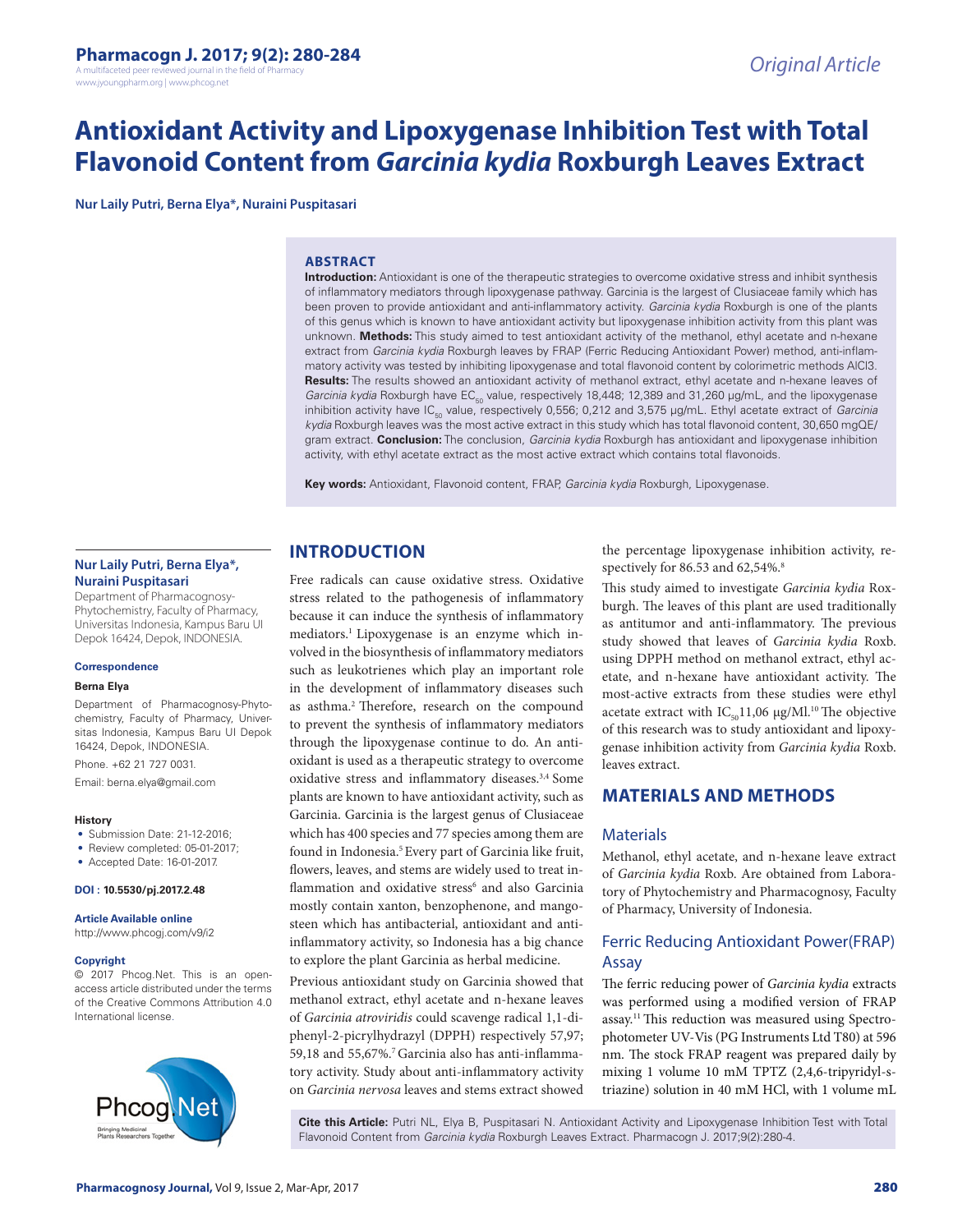20 mM FeCl<sub>3</sub>.6H<sub>2</sub>O solution and 10 volume 300 mM acetate buffer pH 3,6.Baicalein used as positive control. For the test, 0,2 mL sample test solution were allowed to react with 3,8 mL of the FRAP solution for 30 minutes at 37°C in the incubator. For the control, the sample contained 0,2 mL ethanol and 3,8 mL FRAP solutions. Readings the absorbance of colored product (Fe2+-TPTZ complex) at 596 nm. Antioxidant capacity was evaluated by calculating the production of Fe<sup>2+</sup>-TPTZ complex. % antioxidant capacity =  $(1-Ts)$  x 100%. Where Ts is transmittance, As = -logTs and As is derived from sample absorbance – control sample absorbance.

#### Lipoxygenase Inhibition Test

Enzyme activity was measured using Spectrophotometer UV-Vis (PG Instruments Ltd T80) at 235 nm and 25°C after addition of boric acid 200 mM pH 8,5, lipoxygenase (375U/mL, final concentration), using linoleic acid (225 µM, final concentration) as a substrate, and methanol as stop solution. Baicalein was employed as a positive control. For the test, 1,69 mL boric acid and 1 mL linoleic acid was preincubated with 0,01 mL sample test solution for 10 minutes at 25°C, followed by addition of 0,3 mL lipoxygenase and was incubated again for 15 minutes at 25°C. Enzyme reaction was terminated by the addition of 1 mL methanol to the final volume of 4 mL and absorbance of product reaction HPOD was measured at 235 nm.For the sample control, only boric acid, linoleic acid, boric acid and methanol. Blanks contained boric acid, linoleic acid, lipoxygenase, and methanol. For the blanks, control contained boric acid, linoleic acid, and methanol were pipetted into the cuvette. The lipoxygenase inhibitory activity was evaluated by calculating the percentage of the inhibition of HPOD production from the changes in absorbance values. % inhibition =  $[(A_b - A_{bc}) - (A_e - A_{ec})] \times 100/(A_b - A_{bc})$ . Where  $A_{\rm b}$  is the absorbance of control,  $A_{\rm bc}$  is the blanks control,  $A_{\rm e}$  is the absorbance of sample and  $A<sub>ec</sub>$  is the absorbance of sample control.

#### Thin Layer Chromatography (TLC) Profile

To activate the plates, silica gel 60  $F_{254}$ 20x20 cm was heated at 105°C for 30 minutes in the oven before used. Chamber was saturated using mobile phase of each extract. An optimum mobile phase used for methanol, ethyl acetate, and n-hexane leaves extract of *Garcinia kydia* Roxb. respectively ethyl acetate - formic acid (20: 1), toluene - ethyl acetate - formic acid (61: 30: 9) and n-hexane - ethyl acetate (6: 4). For the test, 10 mg/mL sample test solution was spotted on TLC plates using 1 µL microcapillary tube. The plates were eluted by mobile phase after elution was completed the plates were dried in the air and extract spots were observed with

visible light of short wavelength ultraviolet (254 nm) and longwave (366 nm). Then the plates were sprayed with AlCl<sub>3</sub> to 5% and Rf values were counted.

#### Flavonoid Content

The assay was performed according to a previously described procedure.12Flavonoid in methanol, ethyl acetate and n-hexane leaves extract of *Garcinia kydia* Roxb. were estimated as Quercetin equivalent. Quercetin was used to make the calibration curve. For the test, 0,5 mL sample test solution were mixed with 1,5 mL methanol, 0,1 mL aluminium chloride 10%, 0,1 mL sodium acetate 1 M and 2,8 mL distilled water. The volume of aluminium chloride was substituted by the same volume of distilled water in blank. After incubation at room temperature for 30 minutes, the absorbance of the reaction mixture was measured at 435 nm. From the calibration curve of quercetin, concentration values of all extracts and total flavonoid content was calculated by using formula,  $TFC = (R \times DF \times V \times 100) / W$ . Where R is the result obtained from standard curve (mg/mL), DF is dilution factor, V is volume of stock solution (mL), and W is weight of extract used in sample test (gram).<sup>13</sup>

Statistical analysis All values obtained were analyzed statistically using Microsoft Office Excel 2013 and Graphpad Prism 7.

# **RESULTS AND DISCUSSION**

#### Antioxidant Activity

The FRAP assay is the only assay that directly measures antioxidants or reductants in a sample. The other assays are more indirect because they measure the inhibition of reactive species (free radicals) generated in the reaction mixture, and these results also depend strongly on the type of reactive species used.14

The principle of the test using FRAP method measures the ability of an antioxidant to reduce  $Fe^{3+}$  in the complex TPTZ to  $Fe^{2+}$ . The reduction reaction is shown by baicalein solution and extracts were initially yellowish colored clear solution when mixed with FRAP, the mixture solution became blue and blue more intense after incubation. If the sample reduces  $Fe^{3+}$  to  $Fe^{2+}$ , at the same time sample will be oxidized, so sample can act as an antioxidant.15

Baicalein was used as a positive control because it has catecholic alcohol to ligate the iron of lipoxygenase and cause an inner sphere reduction on the active site iron, with baicalein undergoing oxidation to its quinone form. The result showed  $EC_{50}$  baicalein was 1,165 µg/mL. So, baicalein

| Table 1: Calibration curve and EC <sub>co</sub> values of baicalein and extract |  |
|---------------------------------------------------------------------------------|--|
|---------------------------------------------------------------------------------|--|

| No             | <b>Sample</b>         | <b>Calibration Curve</b>                                     | $EC50$ ( $\mu$ g/mL) |
|----------------|-----------------------|--------------------------------------------------------------|----------------------|
|                | Baicalein             | $y = 17,663 + 27,756x, r2 = 0,992$                           | 1,165                |
| $\overline{2}$ | Methanol Extract      | $y = 22,893 + 1,4694x, r2 = 0,9789$                          | 18,448               |
| 3              | Ethyl acetate extract | $y = 18,629 + 2,5321x, r2 = 0,9855$                          | 12,389               |
| 4              | n-Hexane extract      | 100<br>$\frac{1}{(1+10^{(1,495-X)*1,784})}$ , $r^2 = 0,9897$ | 31,260               |

#### Table 2: Calibration curve and EC<sub>50</sub> values of baicalein and extracts

| <b>No</b>        | <b>Sample</b>         | <b>Calibration Curve</b>                                        | IC50 (µq/mL) |
|------------------|-----------------------|-----------------------------------------------------------------|--------------|
| 1.               | <b>Baicalein</b>      | $y = 5,9918 + 186x, r2 = 0992$                                  | 0,237        |
| $\overline{2}$ . | Methanol Extract      | $y = -13,545 + 114,33x, r2 = 0,9756$                            | 0.556        |
| 3.               | Ethyl acetate extract | $y = \frac{100}{(1+10^{(-0.6728 - X)*8.954})}$ , $r^2 = 0.9868$ | 0.212        |
| 4.               | n-Hexane extract      | $= \frac{100}{(1+10^{(0,5582-X)*2,287})}, r^2 = 0,9773$         | 3,575        |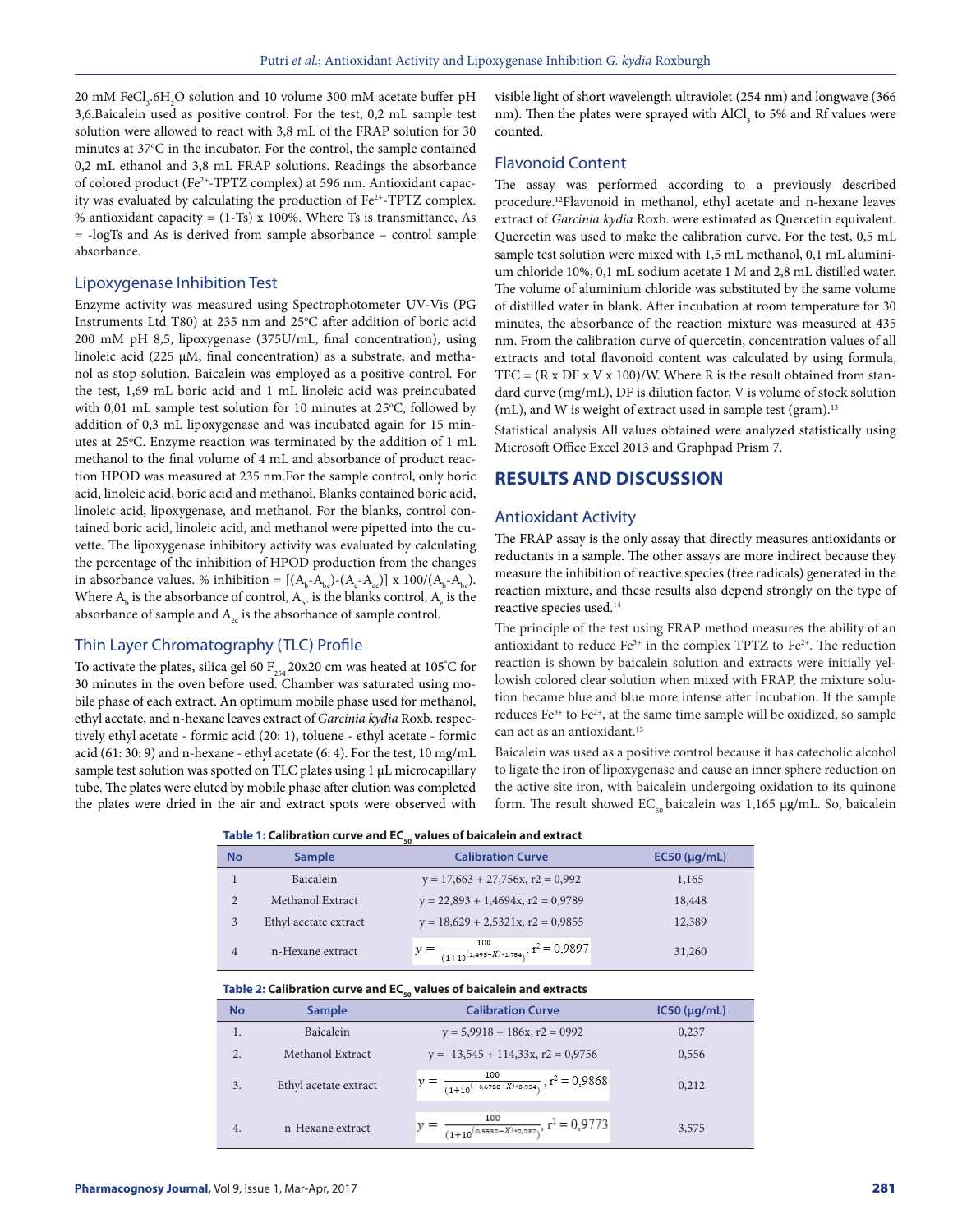

**Figure 1:** Chromatogram quercetin and Garciniakydia Roxb leaves extract.

was classified as a very strong antioxidant because the value of  $EC_{50}$  <50  $\mu$ g/mL. $^{15}$ 

Antioxidant activity test showed that methanol, ethyl acetate, and n-hexane leaves extract of *Garcinia kydia* Roxb. had EC<sub>50</sub> respectively 18,448; 12,389 and 31,260 µg/mL. These results indicate that all extract has very strong antioxidant activity (Table 1).<sup>15</sup>

Based on phytochemical screening conducted on *Garcinia kydia* Roxb. leaves extract showed that methanol extract contained several secondary metabolites, such as alkaloids, flavonoids, tannins, anthraquinone, and saponin; ethyl acetate extract contained alkaloids, flavonoids, and terpenoids; as well as n-hexane extract contained terpenoids.10 Flavonoids and tannins classified into phenolic compounds. In general, phenolic compounds having one or more aromatic rings with one or more hydroxyl groups. Their antioxidant activity will increase if they have more free hydroxyl groups and bond conjugation in the aromatic ring. Antioxidant potency of phenolic compounds is associated with the ability to donate electrons, reduce and chelate metal ions.<sup>16</sup> The largest group of phenolic compounds are flavonoid. Flavonoid has an OH group at the ortho position C 3', 4', 3, keto group at C4, the double bond at the C2 and C3 which has high antioxidant capacity. OH group in the ortho position C3'- C4' have the highest impact on the antioxidant capacity of flavonoids because it can be used to donate H atoms in free radicals.<sup>15</sup> In addition to phenolic compounds, indole alkaloids such groups also have antioxidant activity. Alkaloid compounds can stop free radical chain by donating H atoms in free radicals.<sup>17</sup> Then, the anthraquinone compounds are known to have antioxidant activity through reducing the hydroxyl radical.<sup>18</sup>Tetraterpen compounds such as terpenoids and carotenoids have antioxidant activity both in vitro and in vivo.16 The main mechanism of carotenoids as antioxidants is reverse the singlet oxygen and donates electrons or hydrogen.19 Based on these studies, it is known that secondary metabolites such as alkaloids, flavonoids, tannins, anthraquinone, and terpenoids have antioxidant activity. Therefore, it can be estimated that compounds contribute to an antioxidant activity held *Garcinia kydia* Roxb. leaves extract.

### Lipoxygenase Inhibition

The principle of this study was inhibited lipoxygenase activity to form hydroperoxide compound which plays important roles in the development of acute inflammation.<sup>20</sup> The product reaction between lipoxygenase and linoleic acid is hydroperoxyoctadecadienoat (HPOD). Iron in lipoxygenase is involved in electron transfer during the process of insertion of oxygen into unsaturated fatty acids containing cis, cis-1,4-pentadiene. Lipoxygenase in the oxidized form (Fe<sup>3+</sup>) can catalyze the release of the hydrogen atoms of the C-11 methylene group in linoleic acid to form a radical pentadiene and reduced lipoxygenase (Fe<sup>2+</sup>), under aerobic conditions these radicals react with dioxygen to a hydroperoxy radical. As a result of the oxidation of  $Fe^{2+}$  to  $Fe^{3+}$ , fatty acids are formed into 13-hydroperoxy-9 (Z), 11 (E) -octadecadienoat (13(S)-HPOD).20,21,22

The results showed baicalein  $IC_{50}$  was 0.237  $\mu$ g/mL, whereas in the previous study the value of  $\text{IC}_{_{50}}$  obtained was 0.324  $\mu$ g/mL (Table 2). $^{23}$  Baicalein acted as an inhibitor which inhibits the oxidation of linoleic acid into HPOD.Baicalein have a catechol group that can bind iron and lead reduction in the active site of iron lipoxygenase so baicalein undergo oxidation to form quinones and the enzyme can not react with the substrate to form leukotrienes.<sup>24</sup>

The test results showed that methanol, ethyl acetate, and n-hexane leaves extract of *Garcinia kydia* Roxb. have IC<sub>50</sub> respectively 0,556; 0,212 and 3,575 µg/mL. These results indicate that the three extracts could inhibit lipoxygenase activity. Ethyl acetate extract was the most active extracts that have the lowest  $IC_{50}$  0,212  $\mu$ g/mL. Phytochemical screening ever conducted, showed that the ethyl acetate extract contains alkaloids, flavonoids, and terpenoids. Therefore, it is thought that the presence of such compounds has a synergistic effect in lipoxygenase inhibition activity from ethyl acetate extract.<sup>25</sup>

Based on phytochemical screening conducted on *Garcinia kydia* Roxb. leaves extract showed that methanol extract contained secondary metabolites such as alkaloids, flavonoids, tannins, anthraquinone, and saponin; ethyl acetate extract contains alkaloids, flavonoids, and terpenoids; as well as n-hexane extract contains terpenoids.10 Based Chedea and Jisaka, polyphenol compounds such as flavonoids and tannins can inhibit lipoxygenase activity. Flavonoids such as flavonols have a catechol group that can form complexes with Fe<sup>3+</sup> on an enzyme. Other flavonoids such as isoflavones can inhibit lipoxygenase activity with donating electrons. This causes the electron donor  $Fe<sup>3+</sup>$  on enzyme become reduced to its inactive form (Fe<sup>2+)</sup>.<sup>26</sup> Terpenoids compounds such as carotenoids also inhibit lipoxygenase activity by keeping the iron in the enzyme in its inactive form (Fe<sup>2+)</sup>. In addition to these compounds, it is known that the alkaloid and anthraquinone can also inhibit lipoxygenase activity.<sup>27,28</sup>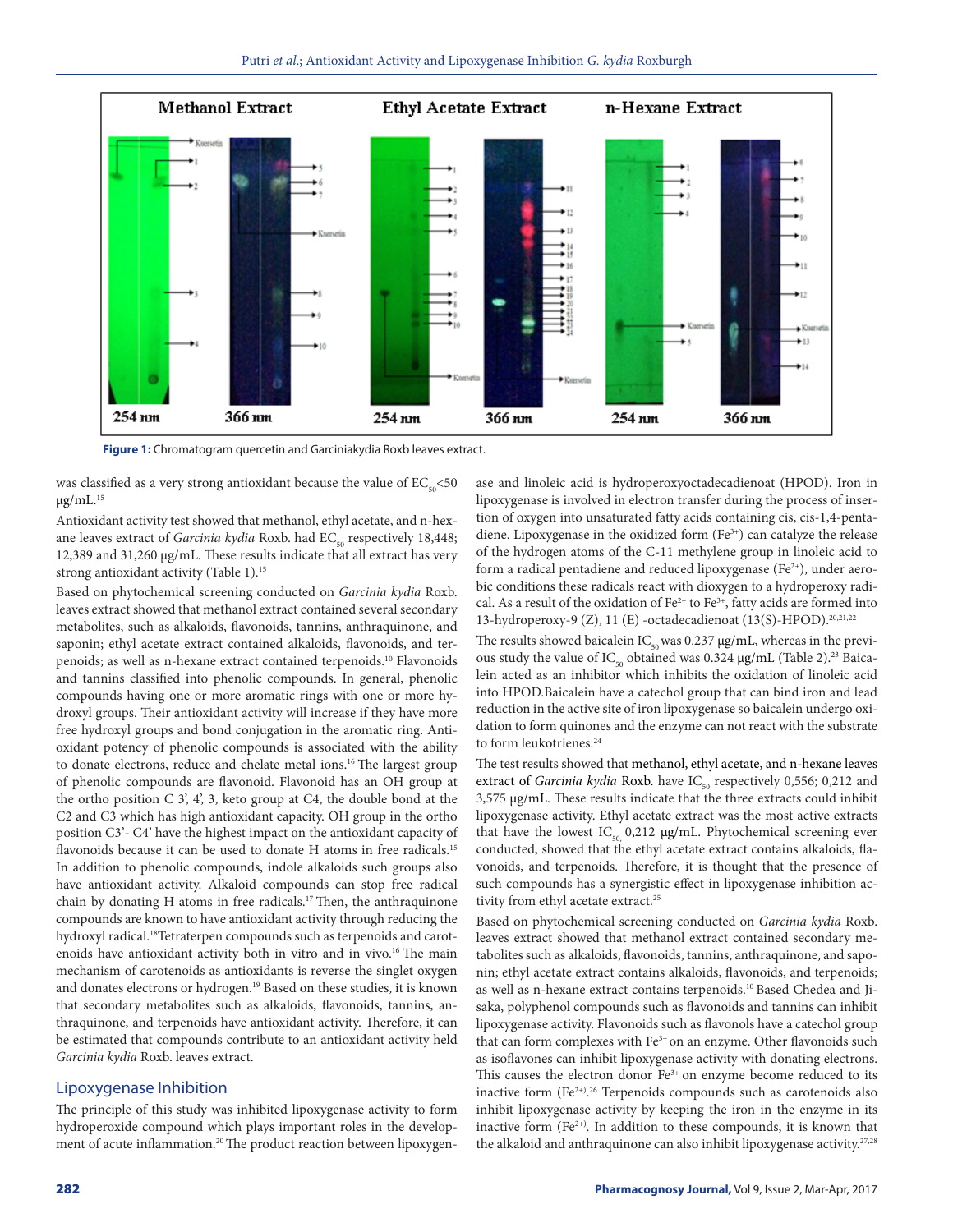Based on these studies, it is known that secondary metabolites such as alkaloids, flavonoids, tannins, anthraquinone, and terpenoids can inhibit lipoxygenase activity. Therefore, it can be estimated that compounds contribute to the inhibition of lipoxygenase activity which is owned by the leaf extract of *Garcinia kydia* RoxbTLC Profile (Figure 1).

TLC profile aimed to determine the most flavonoid content on extracts qualitatively and supports antioxidant and lipoxygenase inhibition activity result. Chromatogram has sprayed by AlCl<sub>3</sub> will react with the keto group in the C4, C5 and OH group on ortho position to form yellow complex compounds.<sup>29</sup> The results showed that methanol and ethyl acetate extract have a yellow spot. The conclusion, both extracts contained flavonoid and ethyl acetate extract has more yellow spots than methanol extract. So, flavonoid content on ethyl acetate extract would be counted quantitatively.

## Total Flavonoid Content

Flavonoid content assay was performed to determine total flavonoids content in the most active extract. The most-active extract is an extract which has the highest antioxidant and lipoxygenase inhibition activity. Most active extracts obtained from the study was ethyl acetate extract. Total flavonoid assay was tested by colorimetric methods  $\text{AlCl}_3$  with quercetin as a positive control. AlCl<sub>2</sub> can form a stable complex with C4 keto group and a hydroxyl group at C3 and C5 of flavones and flavonols. In addition,  $\mathrm{AICl}_{_3}$  can form labile complexes with orto-dihydroxyl group in ring A and B flavonoid.30Based on the results, quercetin calibration curve,  $y = 0.1393 + 0.0434x$ ,  $R^2 = 0.9957$  and 1 gram of ethyl acetate extract contain 30,65 mg quercetin equivalents.

# **CONCLUSION**

*Garcinia kydia* Roxburgh leaves extract has antioxidant and lipoxygenase inhibition activity, with ethyl acetate extract as the most active extract which contains a total flavonoid.

# **ACKNOWLEDGMENT**

Thanks to PITTA Grant University of Indonesia that funding this research.

# **CONFLICT OF INTEREST**

No conflict of interest are declared.

#### **REFERENCES**

- 1. Closa D, Folch-Puy E. Critical review: Oxygen free radicals and the systemic inflammatory response systemic inflammatory response. IUBMB Life. 2004;56(4):185-91
- 2. Ling SK, Tanaka T, and Kouno I. Effects of iridoids on lipoxygenase and hyaluronidase activities and their activation by beta-glucosidase in the presence of amino acids. Biological dan Pharmaceutical Bulletin. 2003;26(3):352-6. http:// doi.org/10.1248/bpb.26.352.
- 3. Lobo V, Patil A, Phatak A, Chandra N. Free radical, antioxidants and functional foods: Impact on human health. Pharmacognosy Reviews. 2010;4(8):118-26
- 4. Yun-Hsiang C, Wang PH, Sriboonlue P, Yuh-Lien C. Antioxidative strategy for inflammatory diseases. Mediators of Inflammation, 2015, http://dx.doi. org/10.1155/2015/675816.
- 5. Sulassih S, Santosa E. Phylogenetic analysis of mangosteen (Garcinia mangostana L.) and its relatives based on morphological and inter simple sequence repeat (ISSR) markers. Sabrao Journal. 2013;45(3):478-90
- 6. Hemshekhar M, Sunitha K, Sebastin Santhosh M, Devaraja S, Kemparaju K, Vishwanath BS, et al. An overview on genus garcinia: phytochemical and therapeutical aspects. Phytochemical Review. 2010;10:325-51.
- 7. Abdullah AR, Bakhari NA, Osman H. Study on relationship of the phenolic, flavonoid and tannin content to the antioxidant activity of Garcinia atroviridis. Universal Journal of Applied Science. 2013;1(3):95-100.
- 8. Seruji NMU, Khong HY, Kutoi CJ. Antioxidant, anti-inflammatory, and cytotoxic activities of Garcinia nervosa (Clusiaceae). Journal of Chemistry. 2013; pp 1-5.
- 9. Mahabusarakam W, Chairerk P, Taylow WC. Xanthones from Garcinia cowa Roxb. latex. Journal of Phytochemistry. 2005;66:1148-53
- 10. Elya B, Basah K, Mun'im A, Hasiholan A, Marlin I, Mely M. Antioxidant Activities Of Leaves Extracts Of Three Species Of Garcinia. International Journal Medication of Aromatic Plants. 2012;2(4):691-3.
- 11. Chanda S, Dave R. In vitro models for antioxidant activity evaluation and some medicinal plants possessing antioxidant properties: An overview. African Journal of Microbiology Research. 2009;3(13):981-96.
- 12. Singh T, Kasture SB, Mohanty PK, Jaliwala Y, Manvedra SK. In vitro antioxidative activity of phenolic and flavonoid compounds extracted from fruit of Garcinia indica. International Journal of Pharmaceutical and Life Science. 2011;2(3).
- 13. BhaigyabatiT, Devi PG, Bag G. Total flavonoida content and antioxidant activity of aqueous rhizome extract of three hedychium species of manipur valley. Research Journal of Pharmaceutical, Biological, and Chemical Sciences. 2014;5(5):970-6.
- 14. Halvorsen BL, Holte K, Myhrstad MCW, Barikmo I, Hvattum E, Remberg SF, et al. A systematic screening of total antioxidants in dietary plants. American Society for Nutritional Sciences. 2002;132:461-71.
- 15. Fidrianny I, Aristya T, Hartati R. Antioxidant capacities of various leaves extracts from three species of legumes and correlation with total flavonoida, phenolic, carotenoid content. International Journal of Pharmacognosy and Phytochemical Research. 2015;7(3);628-34.
- 16. Kasote DM, Katyare SS, Hegde, Mahabaleshwar V, Bae H. Significance of antioxidant potential of plants and its relevance to therapeutic applications. International Journal of Biological Sciences. 2015;11(2);982-91.
- 17. Zahari, Azeana., Ablat, Abdulwali., Sivasothy, Yasodha., Mohamad, Jamaludin., Choudhary, MI, dan Khalijah Awang. In vitro antiplasmodial and antioxidant activities of bisbenzylisoquinoline alkaloids from Alseodaphne corneri Kosterm. Asian Pacific Journal of Tropical Medicine. 2016;9(4):328-32.
- 18. Yen GC, Duh PD, Chuang DY. Antioxidant activity of anthraquinones and anthroen. Food Chemistry. 2000;70(4):437-41.
- 19. Grabmann J. Terpenoid as plant antioxidants. Vitamin and Hormones. 2005;72:505-35.
- 20. Chedea VS, Ioana S, Socaciu C, Nagaya T, Joseph H, Ogola O. Lipoxygenasequercetin interaction: A kinetic study through biochemical and spectroscopy approaches. Biochemical Testing. 2012;7:152-178. http://www.intechopen.com
- 21. Malekian F, Rao RM, Prinyawiwatkul W, Marshall WE. Lipase and lipoxygenase activity, functionality, and nutrient losses in rice bran during storage. LSU Agricultural Center Research and Extension, 2000.
- 22. Elshof MBW, Veldink, Janssen GA, Vliegenthart JFG. Biocatalytic large-scale production of 13(S)-hydroperoxy-9(Z), 11(E) –octadecadienoic acid from hydrolised safflower oil by a crude soybean-flour extract as lipoxygenase source. Recl Trav Chim Pays-Bass 115. 1996;499-504.
- 23. Schomburg and Schomburg. Class 1 Oxidoreductase X. In Springer Handbook of Enzyme Springer, Berlin. 2007;25(2):593-5.
- 24. Deschamps JD, Kenyon, Victor A, Theodore RH. Baicalein is a potent in vitro inhibitor against both reticulocyte 15-human and platelet 12-human lipoxygenases. Bioorganic dan Medicinal Chemistry. 2006;14:4295-301.
- 25. Fofana S, Gnoula C, Moussa O, Pale E, Nebie RHC, Nikiema JB, et al. DPPH radical scavenging and lipoxygenase inhibitory effects in extract from Erythrina senegalensis (Fabaceae) DC. African Journal of Pharmacy and Pharmacology. 2016;10(11):185-91.
- 26. Chedea VS and Jisaka M. Inhibition of soybean lipoxygenases structural and activity models for the lipoxygenase isoenzymes family. Recent Trends for Enhancing the Diversity and Quality of Soybean Products. 2011;28:110-30. http:// www.intechopen.com
- 27. Rackova L, Oblozinsky M, Kostalova D, Kettmann V, Lydia B. Free radical scavenging activity and lipoxygenase inhibition of Mahonia aquifolium extract and isoquinoline alkaloids. Journal of Inflammation London. 2007;4:15.
- 28. Dzoyem JP, Donfack AR, Tane P, McGaw LJ, loff JN. Inhibition of nitric oxide production in lps-stimulated raw 264,7 macrophages and 15-lox activity by anthraquinones from Pentas schimperi. Planta Medica, I(8). 2016. http://doi. org/10.1055/s-0042-104417.
- 29. Andersen OM dan Kenneth RM. Flavonoids: Chemistry, Biochemistry, and Applications. New York: Taylor & Francis, 2006;18.
- 30. Chang C, Yang M, Wen H, dan Chern J. Estimation of total flavonoida content in propolis by two complementary colorimetric methods. Journal of Food and Drug Analysis. 2002:10(3):178-82.